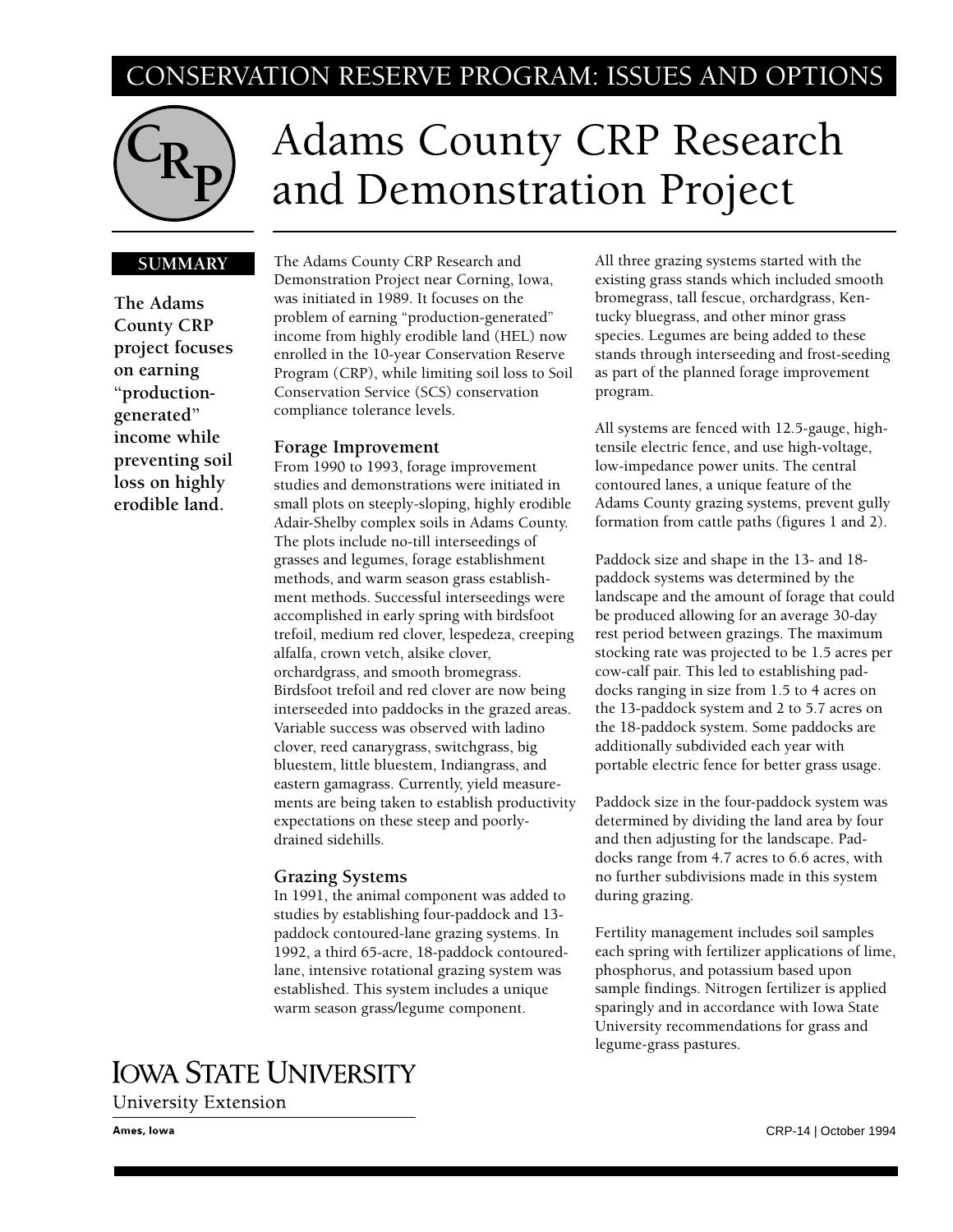Grazing management in the 13- and 18 paddock systems is based on forage height, with the goal of not grazing more than 50 percent of the standing forage in each paddock. This requires moving the cattle every one to seven days, depending on grass growth rate and hay feeding. Forage height is measured with a yardstick as cows and calves are turned into a paddock and then remeasured as they are removed.

Grazing management in the four-paddock system involves rotating the cattle to a new paddock every 10 to 14 days.

# **Results**

Results from the 13-paddock system with an average of 22 cow-calf pairs on 34.6 acres in 1991, 1992, and 1993 show a three-year average of 211.4 pounds of calf-gain produced per acre per year in an average 144-day grazing season. This is a calf average daily gain of 2.30 pounds on grass with no creep feed. Cows also gained an average of 54.1 pounds and increased in condition score by .2.

Similar gains were produced with an average of 13.7 cow-calf pairs on the four-paddock

system. In the same 144-day average grazing season, calves gained 2.34 pounds per day with no creep feed and produced 208 pounds of calf gain per acre. Cow weight gain averaged 56.2 pounds and condition score increased by .3 for each cow.

Production on the 18-paddock system with cow-calf pairs in 1992 and 1993 was less than on the other two systems at 158.2 pounds of calf-gain per acre per year. This lower production level was attributed to the newer, less well established stands of grass and the resulting lower stocking rates. Cows gained weight and increased in condition score on this system, also.

#### **Steer Grazing**

Seventy-four crossbred steers were grazed in 1994 on the 65-acre 18-paddock system. They were purchased at southern Iowa sale barns in February and began an intensive rotational grazing test on April 29, 1994, weighing 488 pounds on average. On July 26, 1994, 40 of the heaviest steers were removed from the study and sold. Average weight of these steers was 702 pounds with an average gain for the 88 days of 2.00 pounds per animal per day.

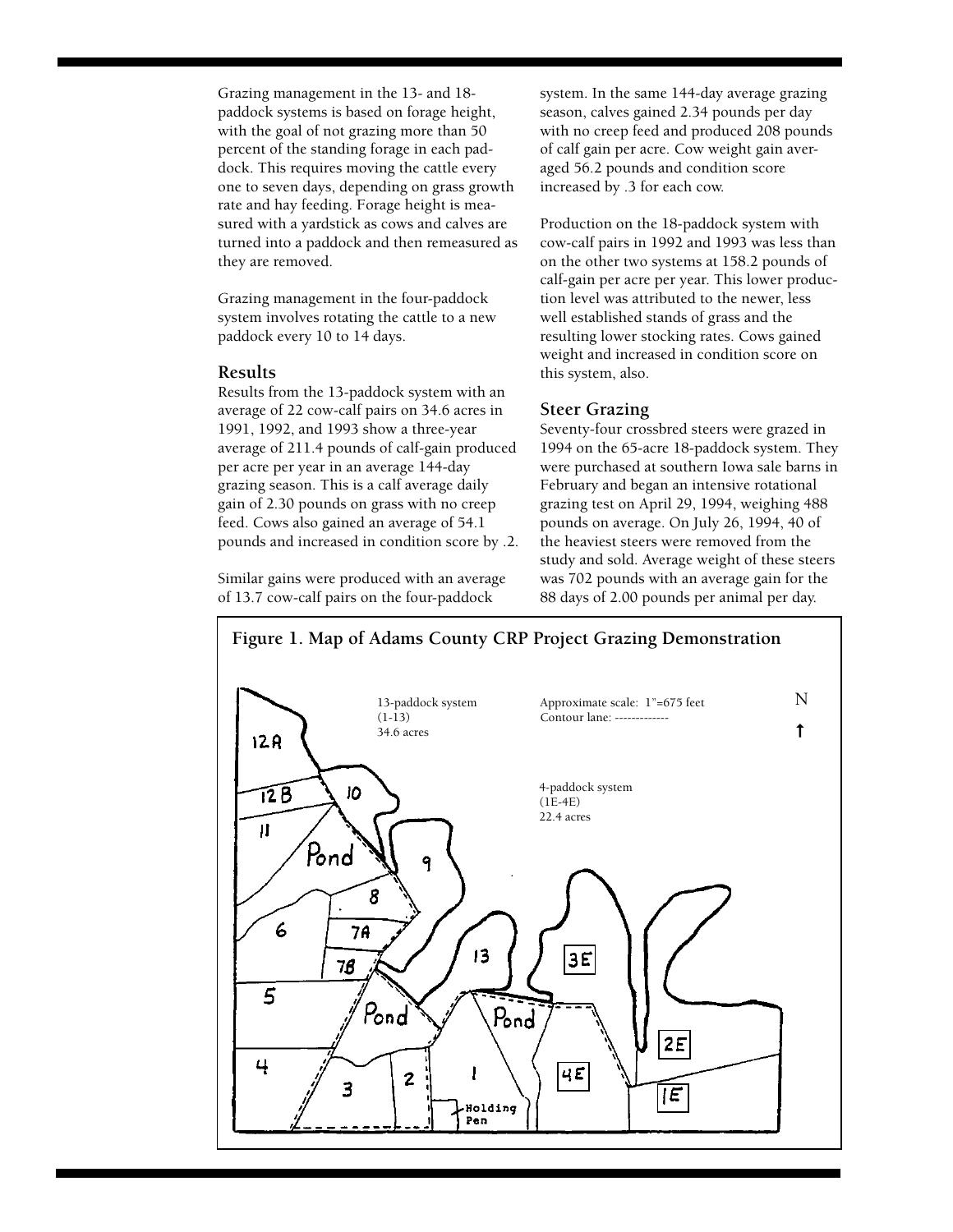Preliminary results showed the remaining 34 steers to weigh an average of 754 pounds on October 12, 1994, and to have gained 1.87 pounds per head per day for 166 days. These gains are actual on-the-farm gains and do not reflect "pay-to-pay" performance of the animals. Final 1994 gains and an economic summary of intensive rotational grazing steers at the CRP farm near Corning will be published in the 1995 ISU Beef and Sheep Research report.

# **Income Comparison**

An economic comparison of income on HEL in Adams County was made using three years of rotation grazing data collected at the Adams County CRP farm, eight SCS recommended crop rotations, and a continuation of the CRP option. (See table 1.) Results from these comparisons show the 13-paddock intensive rotational grazing system to be the most profitable alternative with a net return of \$26.95 per acre per year. The next most profitable alternative was the four-paddock rotational grazing system with a net income of \$19.21 per acre per year. The third most profitable system was the CRP option with a net return of \$13.09 per acre. The 18-paddock system returned a net income of \$2.48 per acre per year.

The following crop rotations all show net losses on these 9-14 percent slope Adair-Shelby complex soils: continuous corn; cornsoybean; corn-corn-oats-meadow-meadow with grass headlands; continuous corn to "T" with grass headlands and buffer strips; continuous corn to "T" with grass headlands, buffer strips, and a deficiency payment; corncorn-oats-meadow to "T"; and corn-soybeansoats-meadow-meadow-meadow-meadow to "T." Per-acre yield assumptions of 90 bushels for corn, 30 bushels for soybeans, 45 bushels for oats, and four tons for alfalfa were used. The crop rotation of corn-soybeans with a deficiency payment and grass headlands was the only crop rotation to show a profit with a return of \$.94 per acre.

All crop expenses except land costs were calculated from Iowa State University Extension publication Fm-1712, *Estimated Costs of Crop Production in Iowa—1992.* Land costs were determined using an opportunity cost and actual property tax figures for the land at the grazing site.



# **Survey and Database**

In addition to the grazing systems and economic comparisons, a CRP contract survey and database from 300 CRP contracts in Adams, Taylor, and Ringgold counties have been developed. In on-site visits, SCS-trained technicians collected information about physical limitations to grazing CRP land when the CRP program ends. Preliminary results show that 75 percent of the CRP land surveyed has questionable water supplies for grazing livestock. Also 74 percent of the fencing rated only average at best and 36 percent was considered poor. In general, the condition of the forage was good with 86 percent of the observations rating the ground 80 percent or more covered with good grasses and legumes.

For more information on research and demonstrations at the Adams County CRP Research and Demonstration Project, contact Adams County ISU Extension, 603 7th Street, Corning, Iowa 50841, telephone or FAX (515) 322-3184.